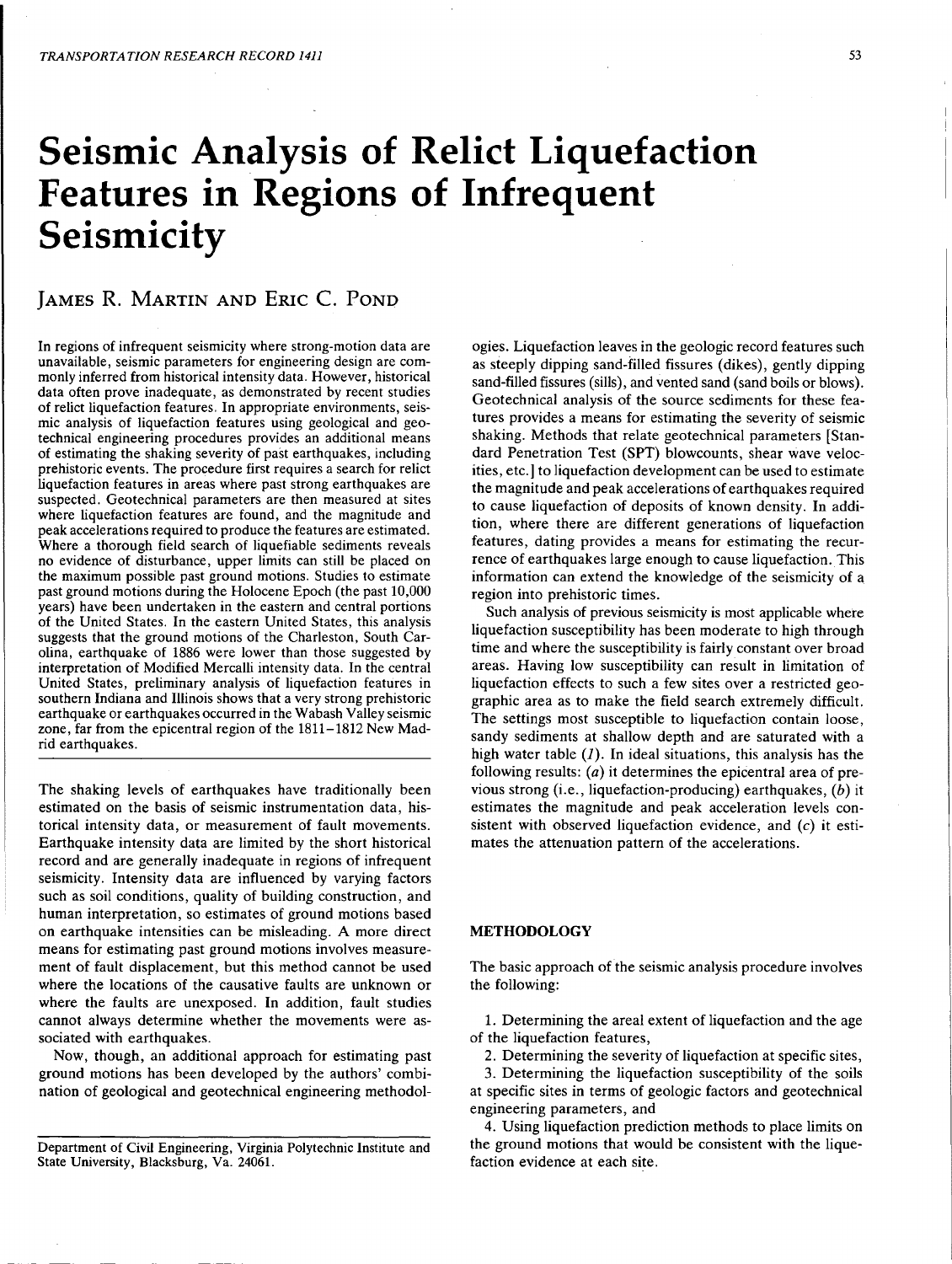## Previous Liquefaction

Field searches for liquefaction relicts are conducted along drainage ditches, river banks, and other exposures having potentially liquefiable sediments. Deep  $(>3 \text{ m})$  soil exposures often allow observation of the source strata in situ and provide the opportunity to observe small liquefaction features that did not penetrate far into overlying soils. Observations at depth are important because the absence of surficial liquefaction evidence does not necessarily mean that liquefaction did not occur at depth.

The severity of past liquefaction at specific sites is determined from factors such as the size and abundance of sand blows and the widths of sand-filled dikes in a localized area (2). Dating of organic material buried by vented sediment, combined with archaeological and pedological data, generally allows bracketing the ages of the liquefaction features. The distribution of liquefaction effects and the ages of many individual sites are then used to develop a picture of regional earthquake activity. Sites are next selected for detailed geotechnical studies.

The absence of liquefaction features, or "negative evidence," also plays an important role in estimating past earthquake motions. An absence of features within liquefactionprone environments suggests that the maximum past shaking levels did not exceed threshold levels. Where the location of the water table can be bounded through time and there is no evidence of cementation or lithification of potential source deposits, negative evidence can be used to place reasonably well-defined limits on the maximum levels of past ground shaking.

There is no well-defined procedure for determining the amount of outcrop that must be searched in order to conclude that liquefaction and strong shaking has not occurred previously. Uncertainty arises because of the many varying factors that affect the development of liquefaction (soil conditions, dynamic site response, stochastic attenuation of energy from the source zone, etc.). In this study, the policy used was that at least several kilometers of outcrop must be searched, even in an area suspected to be in the near field, before any statement could be made about previous severity of shaking.

## Field Site Assessment and Testing of Soils

The liquefaction susceptibility of soils is usually evaluated using in situ penetration tests. The most commonly used methods involve subsurface tests, such as the SPT or cone penetration test (CPT). Other in situ data from sand cone or shear wave velocity measurements can provide supplemental information.

Because the liquefaction susceptibility of soil is estimated using present-day penetration data, it is important to consider whether soil conditions were significantly changed as a result of past ground motions. 'At sites of severe liquefaction, it is likely that the ground motions greatly exceeded the threshold for liquefaction, and densification occurred almost entirely throughout the source strata [see, for example, SPT data in the epicentral region of the 1811-1812 New Madrid earthquakes reported by Obermeier (3)]. At sites where only marginal or no liquefaction occurred, it is likely that soil conditions underwent only minor changes. To estimate the attenuation pattern of the earthquake motions, it is necessary to perform tests at sites of increasing distance from the suspected zone of energy release, preferably at sites that experienced marginal liquefaction.

#### Evaluation of Previous Ground Shaking

Existing liquefaction prediction methods are used to estimate the ground shaking at each site. Two well-established methods are the simplified procedure of Seed et al. (4) and the Ishihara (1) method [Figure 1 *(left* and *right,* respectively)]. Both methods predict the threshold shaking levels required to cause venting of sand at the ground surface. The Seed method relates occurrence of sand blows to peak acceleration and earthquake magnitude on the basis of SPT blowcounts. Many case



FIGURE 1 *Left:* SPT-based liquefaction prediction curves (4); *right:* boundary curves to predict surface disruption [modified from Ishihara (1)].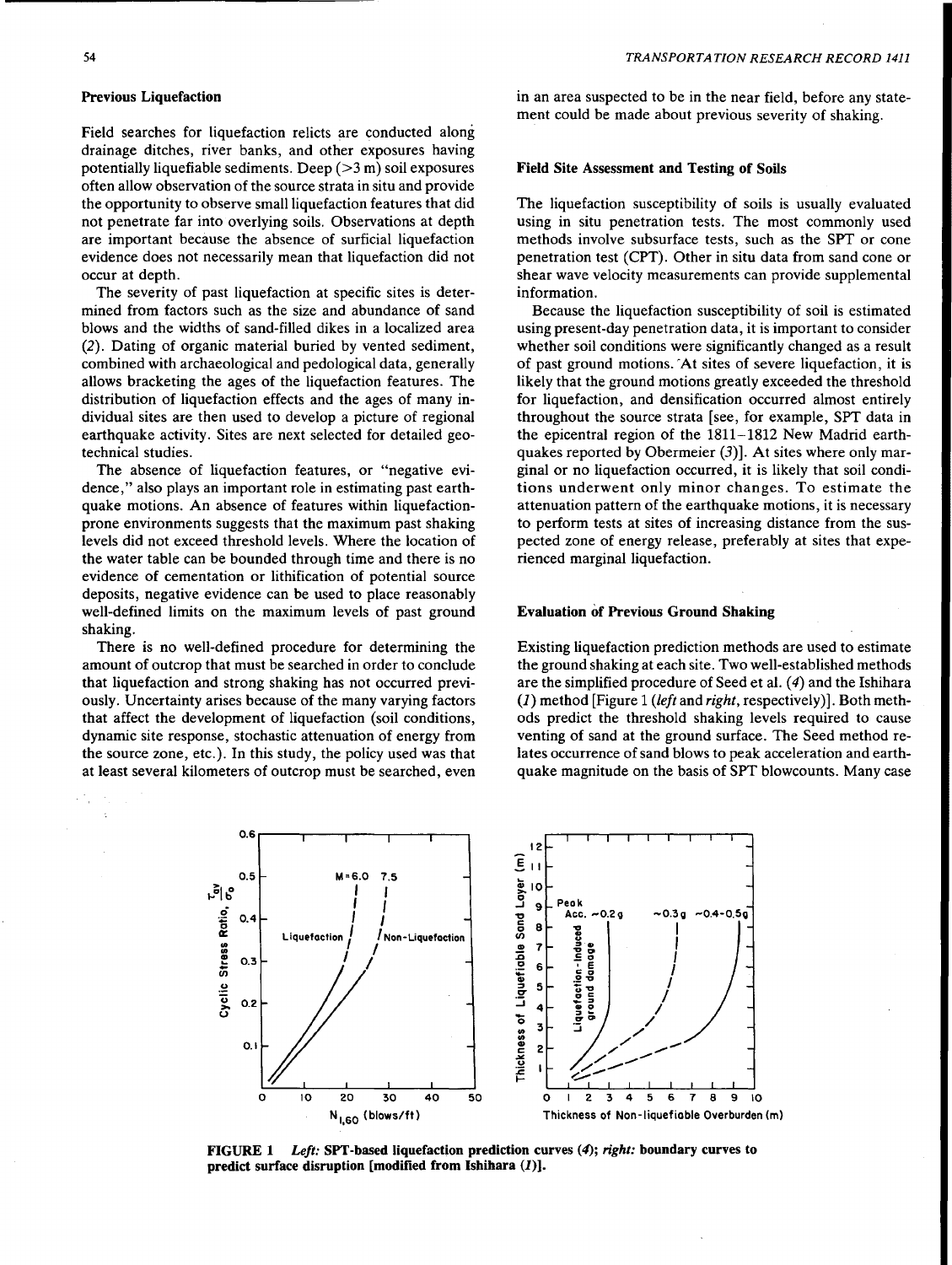studies show this method to be reliable in matching field liquefaction behavior to earthquake ground motions [i.e., those by Holzer et al.  $(5)$  and Seed et al.  $(6)$ ]. The Ishihara method relates the occurrence of sand blows to peak acceleration on the basis of the relative thicknesses of the liquefiable and nonliquefiable portions of the soil profile. This method accounts for the possibility that there is no liquefaction evidence at the ground surface because a nonliquefiable cap was too thick to be penetrated to the surface.

It is important to consider that the Seed and Ishihara methods were developed using liquefaction data collected largely in the western United States and other tectonic plate-margin areas, so application of the methods to intraplate regions such as the central and eastern United States can be questioned. However, a recent liquefaction case history from the 1988 Saguenay, Quebec, earthquake in eastern North America (7) suggests that the methods are applicable to intraplate regions. Also, it was noted previously that the Seed and Ishihara methods predict the threshold accelerations for sites of marginal liquefaction. At sites of severe liquefaction, where sediments mainly have densified, the Seed and Ishihara methods still can be used to determine the lower-bound level of past shaking. At sites of no liquefaction, upper-bound accelerations can be obtained.

Next, dynamic site response studies are performed [using a program such as SHAKE  $(8)$ ] to determine motions in bedrock beneath the field liquefaction site. These studies assess whether the accelerations at each field site were likely the result of localized amplification (or deamplification) of the bedrock motions. The bedrock motions can then be compared with predictions of strength of shaking for various earthquake magnitudes, using models developed by seismologists.

Because liquefaction is sensitive to duration of strong shaking, the methods. of Seed and Ishihara provide insight into possible combinations of the magnitude and duration of strong shaking of past earthquakes. Greater earthquake magnitudes (and longer durations of strong shaking) require smaller sustained accelerations to cause liquefaction. Earthquake magnitude can be estimated in some situations by using worldwide liquefaction data presented by Youd (9) or Ambraseys (10). Their data show relations between the epicentral distance to the farthest liquefaction effects for various earthquake magnitudes. To use the technique, though, their curves must be calibrated to the local seismotectonic setting because bedrock motion is the fundamental parameter. [An example of the use of this technique is discussed for the Wabash Valley by Obermeier et al. (11).]

The threshold shaking level at which an earthquake will produce liquefaction is a moment magnitude (M) 5.0or higher (10). This magnitude of 5 gives an estimate of a minimum value for past ground motions in areas where liquefaction features are present and a maximum where no liquefaction is evident.

One way to assess the accuracy of the backcalculation techniques used for this study is to examine case histories in which soil conditions, field performances, and seismic loading levels are known. For instance, these techniques worked well when applied to effects of the 1989 Loma Prieta earthquake near San Francisco, California. The method successfully predicted peak accelerations at several liquefaction sites along San Francisco's waterfront during that earthquake. Details of this and other cases are given by Martin and Clough (12; unpublished data).

The following sections describe the application of the authors' seismic analysis technique to two areas of infrequent large earthquakes. The studies are in different stages and somewhat different approaches are being taken for each, but both are sufficiently advanced to discuss the preliminary results.

## EASTERN UNITED STATES: CHARLESTON, SOUTH CAROLINA

One of the most prominent areas of seismic activity along the eastern seaboard of the United States is near Charleston, South Carolina (Figure 2). The 1886 Charleston earthquake is the largest during some 300 years of record. Recurring small earthquakes continue in the vicinity. The 1886 earthquake is estimated to have a Modified Mercalli intensity (MMI) of X within the epicentral region. Moment magnitude estimates are 7.5 to 7.7, with peak ground accelerations of 0.5 to 0.6 *g (13-15).* These estimates are based primarily on the long propagation distance of MMI V-VI effects and the severity of damage in the near field. The authors' estimates of possible combinations of earthquake magnitude and accelerations differ substantially from those made by seismologists, whose estimates are based on MMI values.

The source of seismicity near Charleston possibly originates from one or more deeply buried and probably intersecting fault zones, although definitive evidence strongly supporting a specific model has not yet been presented. Although the cause of the 1886 event is still speculative, recent studies have led to an improved understanding of the possible source mechanisms and ground motion patterns (16; P. Talwani, unpublished data).

## Geologic-Geotechnical Setting

The low-lying Charleston region has a high water table and many areas of loose, fine sands, causing there to be high susceptibility to liquefaction. Of primary interest is a series of beach ridges, ranging in age from modern to as old as 200,000 to 240,000 years, that parallel the present coastline from North Carolina to Georgia (Figure 2). Deposits of fine and silty sands in these ridges have the highest liquefaction susceptibility relative to other geologic settings in the area. Liquefaction susceptibility of the ridges is not only high at many places but also relatively constant regionally (17). Typical soil conditions are shown in Figure 3, which shows the upper portion of the soil profile along Hollywood Ditch, a 2.8 km long drainage ditch excavated along the crest of a 130,000- to 230,000-year-old beach deposit.

#### Liquefaction Findings

Liquefaction effects of the 1886 earthquake were observed to be especially abundant in the sandy soils of the beach deposits. Eyewitness accounts presented by Dutton (18) describe a multitude of sand blows or "craterlets" up to 6 m in diameter. The features decreased in size and abundance with increasing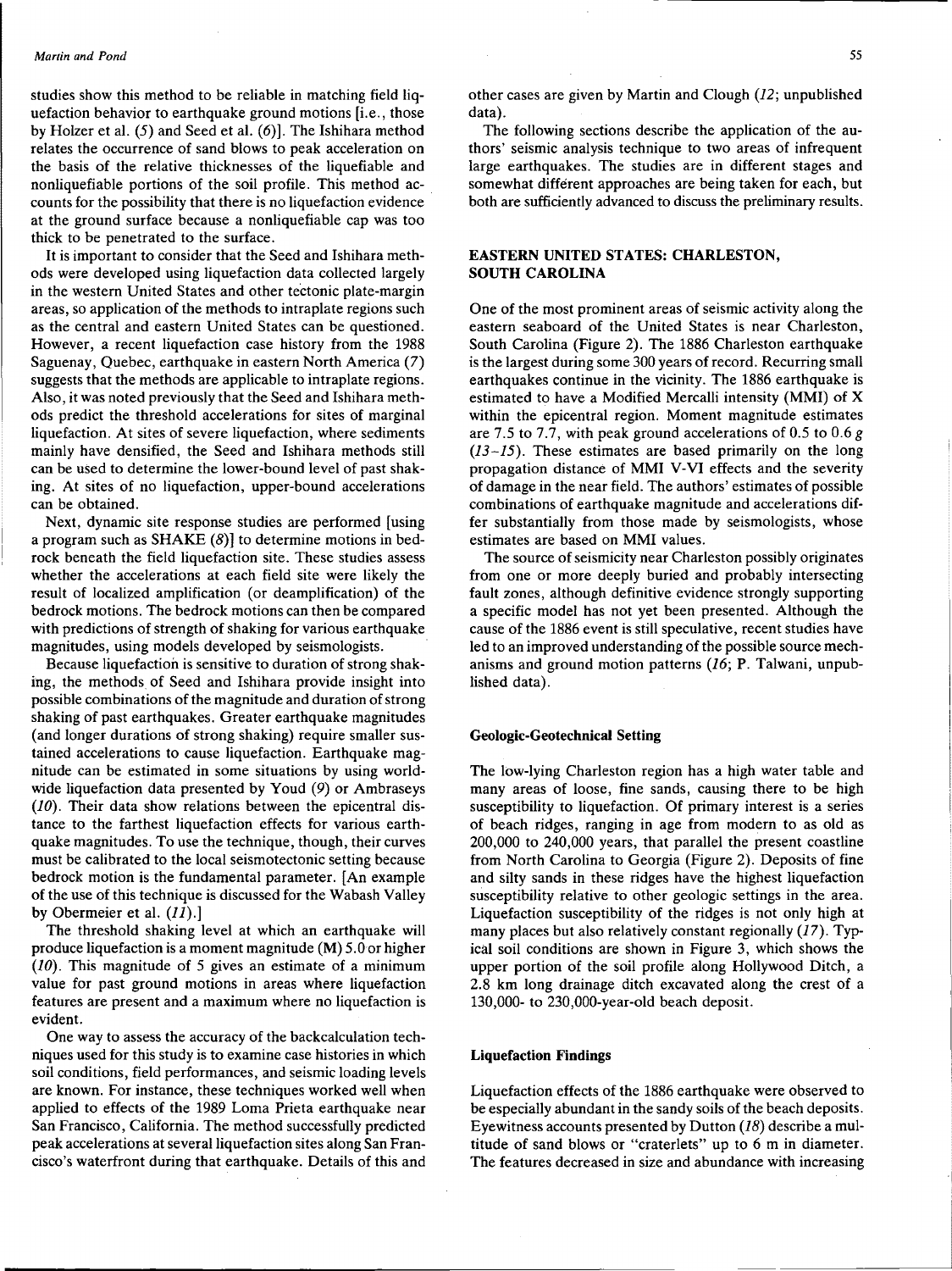

FIGURE 2 Map of coastal South Carolina showing beach deposits and test sites.

distance from the central area of strongest destruction, presumed to be the epicenter. Scattered smaller features were reported as far as 100 km from the epicentral region.

Recent field studies have led to the discovery of relict craterlets and sand dikes throughout the Charleston area *(19- 21).* Many craterlets were found in the walls of drainage ditches and sand pits located within the ancient beach deposits. Dating of the craterlets showed that although many were produced by the 1886 earthquake, others were caused by prehistoric earthquakes. The evidence indicates that at least four prehistoric episodes of significant ground shaking occurred near Charleston during the last 5,000 to 6,000 years *(21).*  Although this has led to an improved understanding of the seismicity near Charleston, the question remains as to the levels of ground motion that produced the liquefaction features, especially those caused by the 1886 event.

#### Paleoseismic Study

A paleoseismic study by Martin and Clough (12) has led to an estimation of the magnitude and peak accelerations of the 1886 earthquake. The study involved field reconnaissance, historical research, SPT and CPT, laboratory testing, compiling of boring logs from consulting firms, and analyses. The work focused on the properties of sediments that liquefied in the beach deposits. The locations of the test sites are shown in Figure 2.

Liquefaction analyses were carried out at each test site, and the peak ground-surface accelerations required to produce the observed liquefaction evidence were estimated. Because the sites were located at various distances from the source zone, the attenuation pattern of the earthquake motions could be estimated. Dynamic site response analyses by Martin and



FIGURE 3 Portion of soil profile showing SPT data from Hollywood site near Charleston, South Carolina.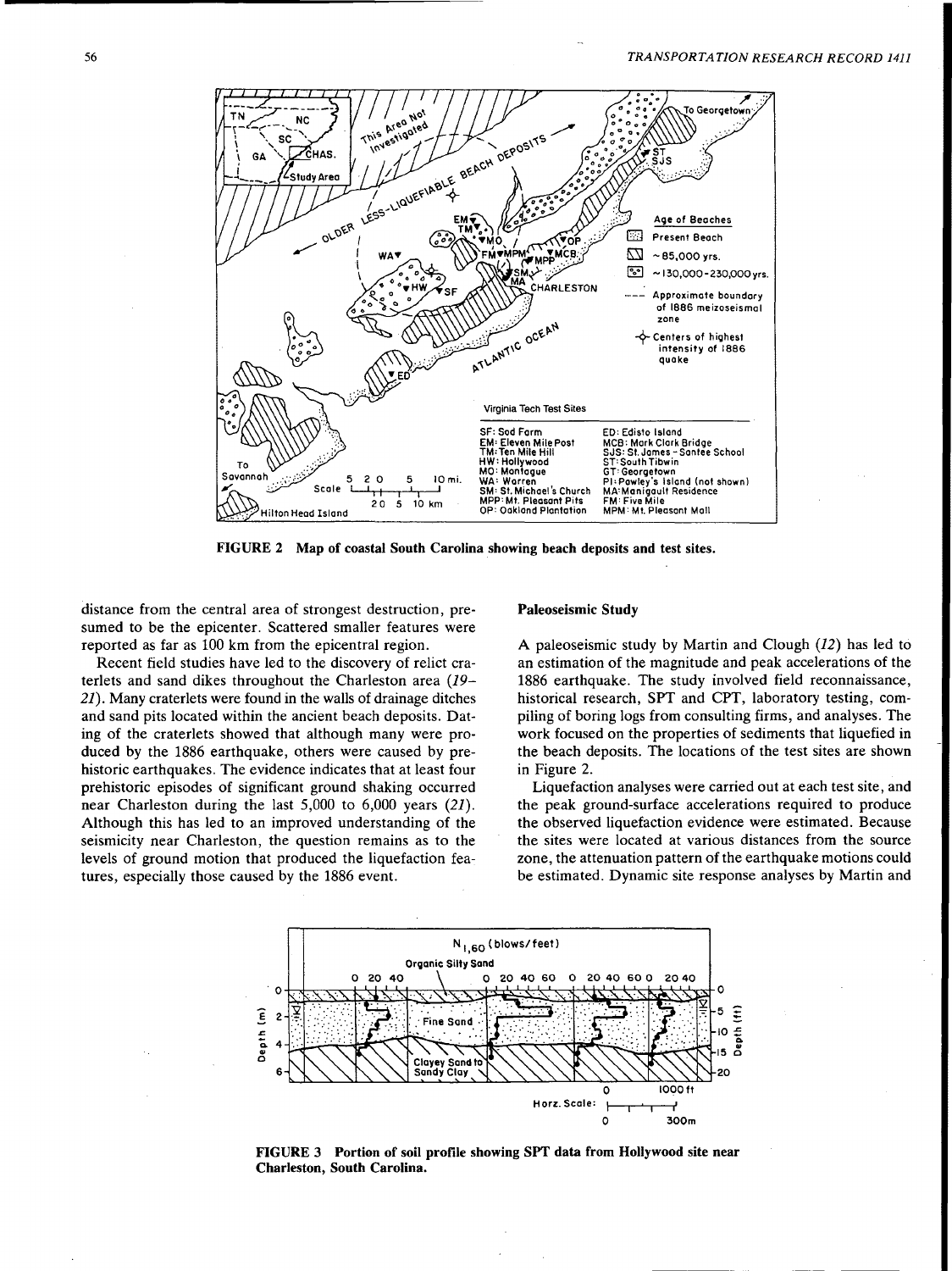Clough (12) found that significant amplification or deamplification of the 1886 ground motions probably did not occur within the unconsolidated, near-surface  $(20 \text{ to } 30 \text{ m depth})$ sediments of the beach ridges. Thus, the attenuation curve (Figure 4) developed in this study is thought to approximate the motions that occurred at the top of bedrock or semilithified material (with shear wave velocities exceeding 600 *ml*  sec) underlying the test sites.

Estimates of peak ground acceleration are plotted versus distance from the 1886 source zone in Figure 4. The. curve in Figure 4 *(top)* was developed assuming that the 1886 earthquake had a moment magnitude of 7.5. As indicated in Figure 4, the accelerations were estimated with various levels of confidence. The solid data points indicate marginal liquefaction sites at which the 1886 accelerations could be closely estimated. The solid arrows correspond to sites at which the accelerations could only be bounded. The open data points represent sites at which the accelerations could not be closely estimated. In developing the attenuation curve in Figure 4 *(top),* judgment was used in assigning different weights to the



FIGURE 4 *Top:* Estimated attenuation of peak accelerations assuming 1886 event of M7.5; *middle:*  comparison of attenuation curve from this study with curves proposed for eastern United States for M7 .5 events; *bottom:* estimated attenuation of peak accelerations assuming 1886 event of M6.

data, depending on their quality. The curve shown provides the most consistency between the estimated accelerations and the liquefaction evidence.

In Figure 4 *(middle),* the attenuation curve developed in this study is compared with those proposed for the eastern United States by seismologists  $(16,7)$ . Because some seismologists (e.g., M. Chapman, unpuplished data) have suggested that the 1886 earthquake was significantly less than M7.5, a backcalculation analysis was also performed assuming that the 1886 event was M6. These results are shown in Figure 4 *(bottom).* Details of the Charleston study are available in a report by Martin and Clough (12).

Principal findings are summarized below:

1. If the 1886 Charleston earthquake was M7 .5 and the duration of strong shaking was normal for this earthquake magnitude, the peak ground-surface accelerations are estimated to have been 0.35 to 0.4 *g* for the epicentral region and 0.1 g at distances of about 80 km beyond the epicentral region. The estimated attenuation pattern of the 1886 ground motions is similar in form, but values of acceleration are lower (especially in the near field) than those currently proposed by seismologists for M7 .5 earthquakes in the eastern United States.

2. If the 1886 earthquake was M6, the methods used in this study yield peak accelerations approximately 20 percent higher than those associated with the M7.5 scenario.

3. The overall liquefaction evidence suggests that either the magnitude or the strongest accelerations of the 1886 Charleston earthquake were less than what have been conventionally suggested for this event (M7.7 and  $a_{\text{max}} = 0.5$  to 0.6 g). Possibly the magnitude and shaking levels were initially overestimated by the seismological community because of the damage to buildings resulting from widespread liquefaction.

4. The authors' best estimates are that the 1886 earthquake had peak accelerations in the range of 0.35 to 0.4 g, with a moment magnitude no larger than 7 .5 and possibly as low as 7.0.

## CENTRAL UNITED STATES: WABASH VALLEY SEISMIC ZONE

The seismicity of the central United States has been largely defined by the great 1811-1812 earthquakes that occurred near New Madrid, Missouri. These earthquakes, as large as M8.3 and body wave magnitude  $m_b = 7.4$  (23), represent the strongest historical ground shaking within the region. Liquefaction features from these earthquakes extended as far as 250 to 275 km from the epicenter (24). The only other historical account of strong shaking in this region was the 1895 Charleston, Missouri, earthquake, estimated as M6.8 and  $m_b = 5.6$  (23). (Charleston, Missouri, is near the confluence of the Ohio and Mississippi rivers.)

The Wabash Valley Seismic Zone (WVSZ) is located along the lower Wabash River, where it forms the border between Indiana and Illinois (Figure 5). The southern end of the WVSZ is approximately 100 km northeast of the northern limit of the source of the 1811-1812 earthquakes, the New Madrid Seismic Zone. Records extending back approximately 200 years show that five slightly damaging earthquakes, having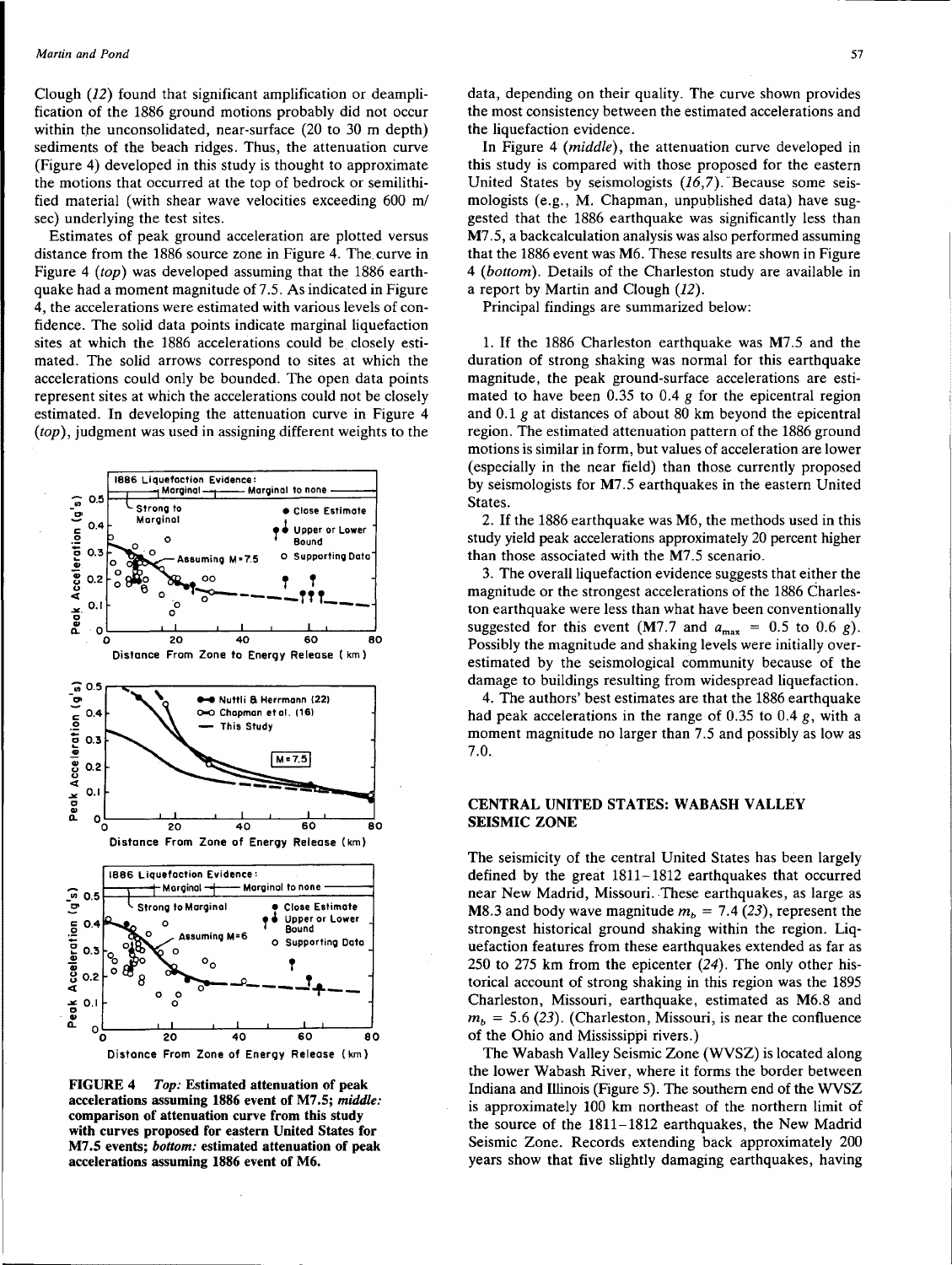

FIGURE 5 Map of lower Wabash Valley showing liquefaction sites.

estimated  $m_b$ 's of 5.0 to 5.8 (M5.0 to 5.5), have occurred in and near the lower Wabash River valley (23). The area has long been thought capable of producing stronger than historic earthquakes. Support for the suspicion is provided by continuing seismicity and the presence of numerous faults in the Wabash region and by the proximity and suspected similar seismotectonic setting to that of the New Madrid Seismic Zone (25). In addition, numerous prehistoric liquefaction features have recently been discovered in the WVSZ, indicating strong prehistoric ground shaking within the region far from the 1811-1812 epicenters. Preliminary findings indicate a seismic source within or very near the Wabash Valley (11).

## Geologic-Geotechnical Setting ,

Broad terraces bordering river valleys of the Wabash region are underlain by sand and gravel sediments laid down first by glacial outwash systems (about 14,000 years old) and later by the Wabash River and its tributaries. These sediments are overlain by much finer-grained flood plain and channel fill deposits of clayey silt and silty clay. The water table at most locations along the river valleys is within approximately 0.6 to 3 m of the ground surface and fluctuates with the level of nearby rivers. The setting most frequently associated with the liquefaction features is a relatively thin (1 to 4.5 m) lowpermeability cap of silt- and clay-rich soil overlying a source stratum of silty-to-clean sand, gravelly sand, or in some cases, sandy gravel. Soil conditions typical of the sites investigated to date in the WVSZ are shown in Figure 6.

## Liquefaction Findings

Prehistoric liquefaction features (mostly dikes and sand blows) that formed largely in source beds of sand or gravelly sand have recently been discovered throughout the WVSZ in both glacial outwash deposits and younger river deposits  $(11,26)$ . Almost all the features appear to have been produced by a single earthquake that occurred in the region between 2,500 and 7 ,500 years ago, with the regional span of features apparently controlled by a single, very large earthquake. More than 200 dikes have been identified over a widespread area, including gravelly sand-filled dikes up to  $2.5$  m in width. The largest features have been found over an approximately 35 km-wide zone, north to south, with smaller dikes being found over a reach of at least 225 km. The largest dikes are centered near Vincennes, Indiana (see Figure 5).

Many of the soils that liquefied and flowed were either clean gravelly sands or sandy gravels. Some of the vented materials contain gravels as large as 7.5 cm in diameter. With the exception of sites investigated by Andrus et al. (27) following the 1983 M7 .3 Borah Peak, Idaho, earthquake, the liquefaction of soils as coarse and clean as some of those in the Wabash region appears to be unprecedented. Because gravels generally have much lower liquefaction susceptibility than sands



FIGURE 6 Typical soil conditions at sites where large gravelly sand dikes have been discovered in WVSZ.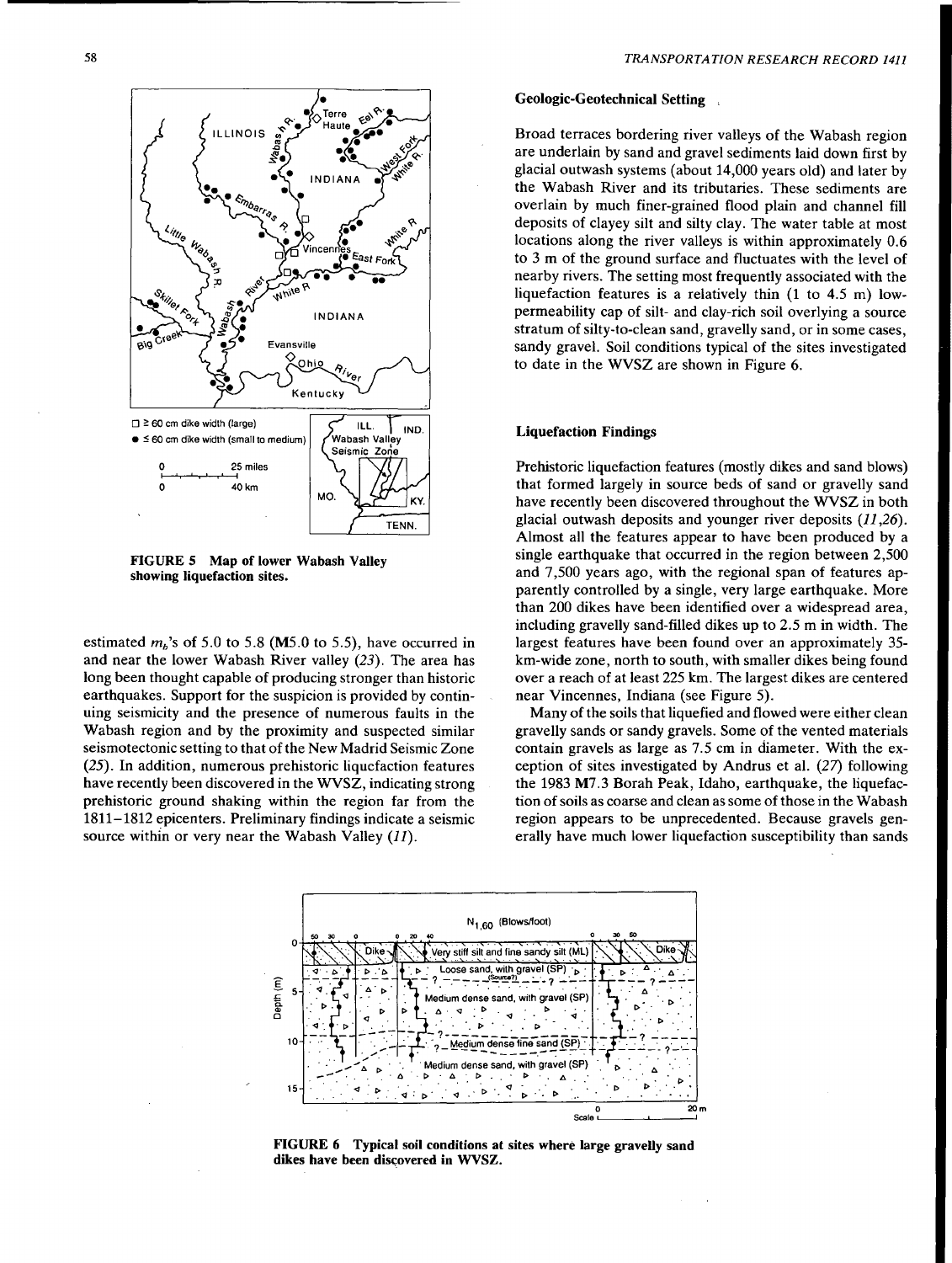$(1)$ , the liquefaction of the gravelly Wabash soils suggests very strong ground motions.

## Paleoseismic Study

An ongoing study by the authors is designed to estimate the magnitude and peak accelerations necessary to produce the liquefaction features observed in the Wabash Valley. To date, most of the geotechnical work has been conducted at sites where the largest liquefaction effects (dikes) have been found. Preliminary estimates of the magnitude and accelerations that produced these liquefaction features have been made, and a regional site response study has been performed. On the basis of the size of the liquefaction features (widths of dikes) and the span over which dikes have been found, the authors' first estimate of the earthquake that produced the features is M7 .5 (12). This estimate is based mainly on comparisons of the areal distribution and size of the dikes observed in the Wabash Valley with those of historic liquefaction-producing earthquakes in the central and eastern United States, using the Youd-Ambraseys curves discussed in a previous section. This magnitude of 7.5 far exceeds any earthquake occurrence in the WVSZ region during historical times.

Assuming M7.5, preliminary SPT data mainly obtained at the sites of largest dikes indicate a minimum peak ground acceleration of  $0.3$  g within a 25-km radius of the epicentral area (assuming that the epicenter is at the center of the region of largest dikes). The  $0.3$  g value represents the threshold acceleration for liquefaction at these sites, although the large size of the dikes shows that liquefaction much exceeded incipient development. At a distance of approximately 100 km from the apparent epicentral area, a lower-bound peak acceleration of  $0.1$  g is indicated. It is suspected that the upperbound accelerations far exceed these values, although upperbound estimates will not be possible until testing is performed at sites having either marginal or no evidence of liquefaction.

## **CONCLUSIONS**

The shaking levels of earthquakes have been traditionally estimated on the basis of fault studies, seismic instrumentation, or historical intensity data. However, in regions where the rate of seismic activity is low, traditional methods are often of limited use. An alternative approach is to do geotechnical analysis at sites of past liquefaction. Geotechnical correlations developed between modern earthquakes and occurrence of liquefaction can be used to bracket the likely magnitude and acceleration levels of past earthquakes. Sites of past liquefaction thus can have an important role in the identification of seismic hazards and in the assessment of seismic risk. An overview of seismic analysis of liquefaction features is described for two studies in the eastern and central United States.

The principal conclusions are as follows:

1. Liquefaction relicts can be used with geotechnical procedures to estimate the magnitude and acceleration levels of past earthquakes and the attenuation of accelerations. In liquefaction-prone areas where no liquefaction evidence is found, the past peak accelerations can be estimated.

2. Seismic analysis of liquefaction features can be used in all regions in which liquefiable sediments are present. The method is best applied to regions in which soil conditions and liquefaction susceptibilities have been moderate to high at many places over a widespread area.

3. Seismic analysis of liquefaction features is of particular importance in regions of infrequent seismicity where the seismic sources are poorly defined. This approach provides estimates of past ground motions that are independent of those proposed by seismologists.

4. Seismic analysis of liquefaction features has been used to estimate the magnitude and peak accelerations of the 1886 Charleston, South Carolina, earthquake. The findings suggest that the accelerations were significantly lower than those conventionally accepted for this event (M7.5 to 7.7; 0.5 to 0.6  $g$ )  $a_{\text{max}}$ ). Attenuation relationships for the accelerations of the 1886 event were also estimated from the study of liquefaction effects.

5. Ongoing seismic analyses indicate that very strong prehistoric ground shaking has occurred in the Wabash Valley, an area having no historical earthquakes exceeding M5.5. The authors' preliminary. estimate of the earthquake magnitude that produced these feature is M7.5, with accelerations at least as high as  $0.3 g$ .

## ACKNOWLEDGMENTS

Funding for this research was provided by the National Earthquakes Hazards Reduction Program, administered by the U.S. Geological Survey. Gratitude for assistance is due S. F. Obermeier of the U.S. Geological Survey for his field work, field assistance, and review of this manuscript. A major debt of gratitude is also due P. J. and C. A. Munson of Indiana University for their invaluable assistance in the identification of potential study sites.

#### **REFERENCES**

- 1. Ishihara, K. Stability of Natural Soil Deposits During Earthquakes. In *Proceedings of the Eleventh International Conference on Soil Mechanics and Foundation Engineering,* San Francisco, Vol. 1, 1985, pp. 321-376.
- 2. Youd, T. L., and D. M. Perkins. Mapping of Liquefaction Severity Index. *Journal of the Geotechnical Engineering Division,*  Vol. 113, No. 11, 1987, pp. 1374-1392.
- 3. Obermeier, S. F. *The New Madrid Earthquakes: An Engineering-Geologic Interpretation of Relict Liquefaction Features.* Professional Paper 1336-B. U.S. Geological Survey,1989, 114 pp.
- 4. Seed, H.B., K. Tokimatsu, L. F. Harder, and R. M. Chung. *The Influence of SPT Procedures in Soil Liquefaction Resistance Evaluations.* Report UBC/EERC-84/15. Earthquake Engineering Research Center, University of California, Berkeley, 1984.
- 5. Holzer, T. L., T. D. Youd, and T. C. Hanks. Dynamics of Liquefaction During the i897 Superstition Hills, California Earthquake. *Science,* Vol. 244, April, 1989, pp. 56-59.
- 6. Seed, R. B., S. E. Dickenson, and I. M. Idriss. Principal Geotechnical Aspects of the 1989 Loma Prieta Earthquake. Soils and *Foundations, Japanese Society of Soil Mechanics and Foundation Engineering,* Vol. 31, No. 1, March 1991, pp. 1-26.
- 7. Tuttle, M., and K. T. Law. Liquefaction and Ground Failure Induced by the 1988 Saguenay, Quebec, Earthquake. *Canadian Geotechnical Journal,* Vol. 27, No. 5, 1990, pp. 580-589.